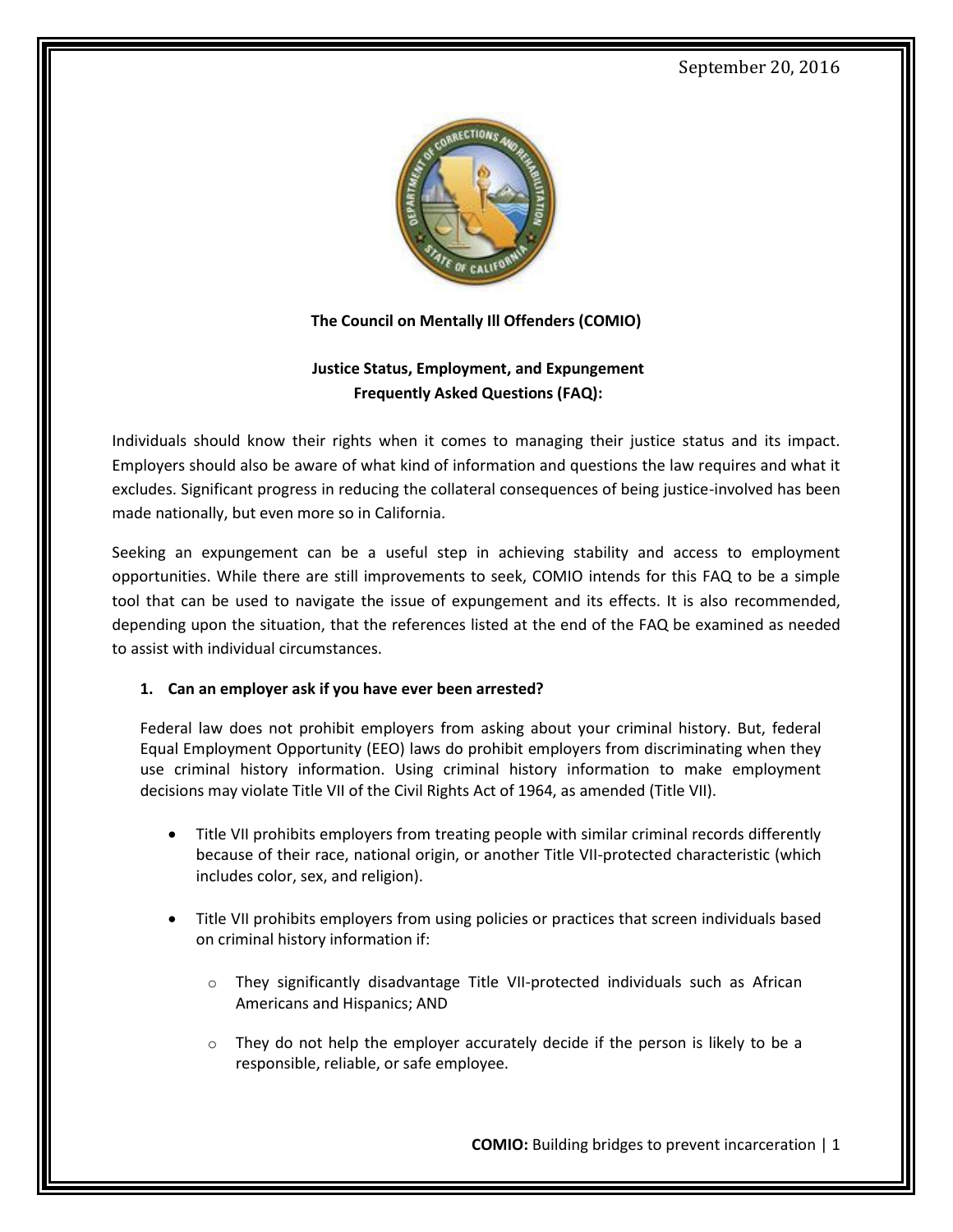**In California the simple answer is NO.** California law (Labor Code 432.7) excludes *employers (public or private)* from asking about arrest or detention that did not result in a conviction (although it permits employers to utilize a case that is currently pending and not yet resolved). In addition, the employer cannot ask about a referral to or participation in any diversion program and is not supposed to look for any record of arrest (from any source) that did not end in a conviction.

# **2. Can an employer ask if you if you have ever been convicted? What if your conviction has been expunged?**

As of January 1, 2014 California Senate Bill 530 explicitly prohibits *employers (public and private)* from asking an applicant to disclose, or from utilizing as a factor in determining any condition of employment, information concerning a conviction that has been judicially dismissed or ordered sealed. The legislation adds protection for criminal convictions that have been expunged or judicially set aside but there are exceptions based on the conviction and if the job being sought has a security clearance or other conditions, such as working with children (see below).

For more information please review: [http://www.leginfo.ca.gov/pub/13-14/bill/sen/sb\\_0501-](http://www.leginfo.ca.gov/pub/13-14/bill/sen/sb_0501-0550/sb_530_bill_20131010_chaptered.htm) [0550/sb\\_530\\_bill\\_20131010\\_chaptered.htm](http://www.leginfo.ca.gov/pub/13-14/bill/sen/sb_0501-0550/sb_530_bill_20131010_chaptered.htm)

Effective July 1, 2014 in California Assembly Bill 218 bars *public sector employers* from asking about criminal records on employment applications. The legislation stipulates law enforcement positions are exempted from the requirements, as are other positions that require a criminal background check by law such as a job that requires a security clearance or working in a hospital or with the elderly or children.

Other exemptions include:

- a. The job requires possession or use a firearm
- b. The individual who has been convicted of a crime is prohibited by law from holding the position sought by the applicant, (regardless of whether that conviction has been expunged, judicially ordered sealed, statutorily eradicated, or judicially dismissed following probation)
- c. The employer is prohibited by law from hiring an applicant who has been convicted of a crime

For more information please review: http://www.leginfo.ca.gov/pub/13-14/bill/asm/ab 0201-[0250/ab\\_218\\_bill\\_20131010\\_chaptered.pdf](http://www.leginfo.ca.gov/pub/13-14/bill/asm/ab_0201-0250/ab_218_bill_20131010_chaptered.pdf)

*Note: At the time of writing this fact sheet AB 1843 was pending the Governor's signature and would ensure that the provisions created in SB 530 and AB 218 applied also to the jurisdiction of juvenile court. AB 1843 would provide that "conviction" excludes adjudication by a juvenile court or any other court order or action taken with respect to a person who is under the jurisdiction of the juvenile court law, and would make related and conforming changes. In addition, the bill would prohibit an employer at a health facility from inquiring into events that occurred while the applicant was subject*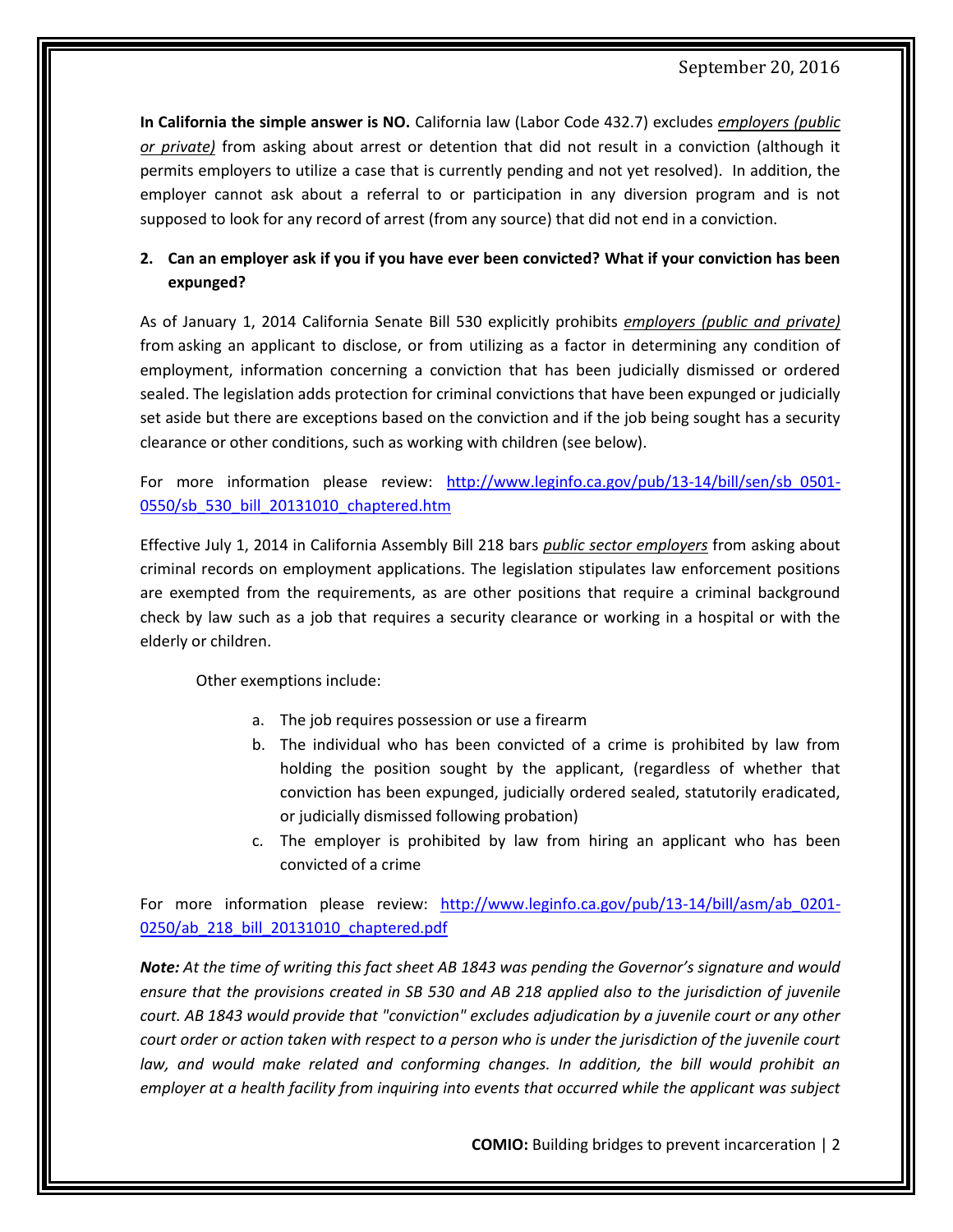*to juvenile court law, with a certain exception, and from inquiring into information concerning or related to an applicant's juvenile offense history that has been sealed by the juvenile court.* 

*For more information please review: [http://www.leginfo.ca.gov/pub/15-16/bill/asm/ab\\_1801-](http://www.leginfo.ca.gov/pub/15-16/bill/asm/ab_1801-1850/ab_1843_bill_20160829_enrolled.pdf) [1850/ab\\_1843\\_bill\\_20160829\\_enrolled.pdf](http://www.leginfo.ca.gov/pub/15-16/bill/asm/ab_1801-1850/ab_1843_bill_20160829_enrolled.pdf)*

#### **3. Can a felony be turned into a misdemeanor?**

Some crimes, termed "wobblers "due to their location on the boarder of both misdemeanors and felonies, are automatically considered felonies if an individual had a sentence serving some amount of time in prison. These crimes can go on to be considered misdemeanors if:

- o The individual is charged with a misdemeanor by the prosecutor
- $\circ$  The individual is charged with a felony by the prosecutor but made a plea bargain agreement that resulted in a reduction to a misdemeanor.
- $\circ$  The individual is given a sentence without jail time, only probation or a fine.
- $\circ$  An individual is committed to a juvenile facility and the judge specifies that the crime is to be considered a misdemeanor.

### **4. Is having a misdemeanor over a felony better?**

Yes because misdemeanors can later be taken off of a criminal record through expungement (after incarceration), while felonies cannot.

### **5. What are the appropriate times to request expungements?**

It depends on the given individual's sentence.

- $\circ$  Misdemeanors without probation: apply for dismissal one year after the conviction date.
- $\circ$  Misdemeanors with probation: apply for dismissal at completion of probation or early discharge from probation.
- Felony with probationary jail term: request a reduction to misdemeanor from the court and then request expungement.
- $\circ$  Diversion program: convictions cleared automatically after the program is successfully completed.

#### **6. Why get an expungement?**

If an individual has a criminal record expunged, they no longer have to list the expungement on nongovernment employment applications. Expungement means that individuals can legally state that they have no convictions. However, some employers will still conduct a background check and may find out about the conviction, depending on how thorough their check is.

**7. How can an individual double check to make sure their expungement has been appropriately processed?**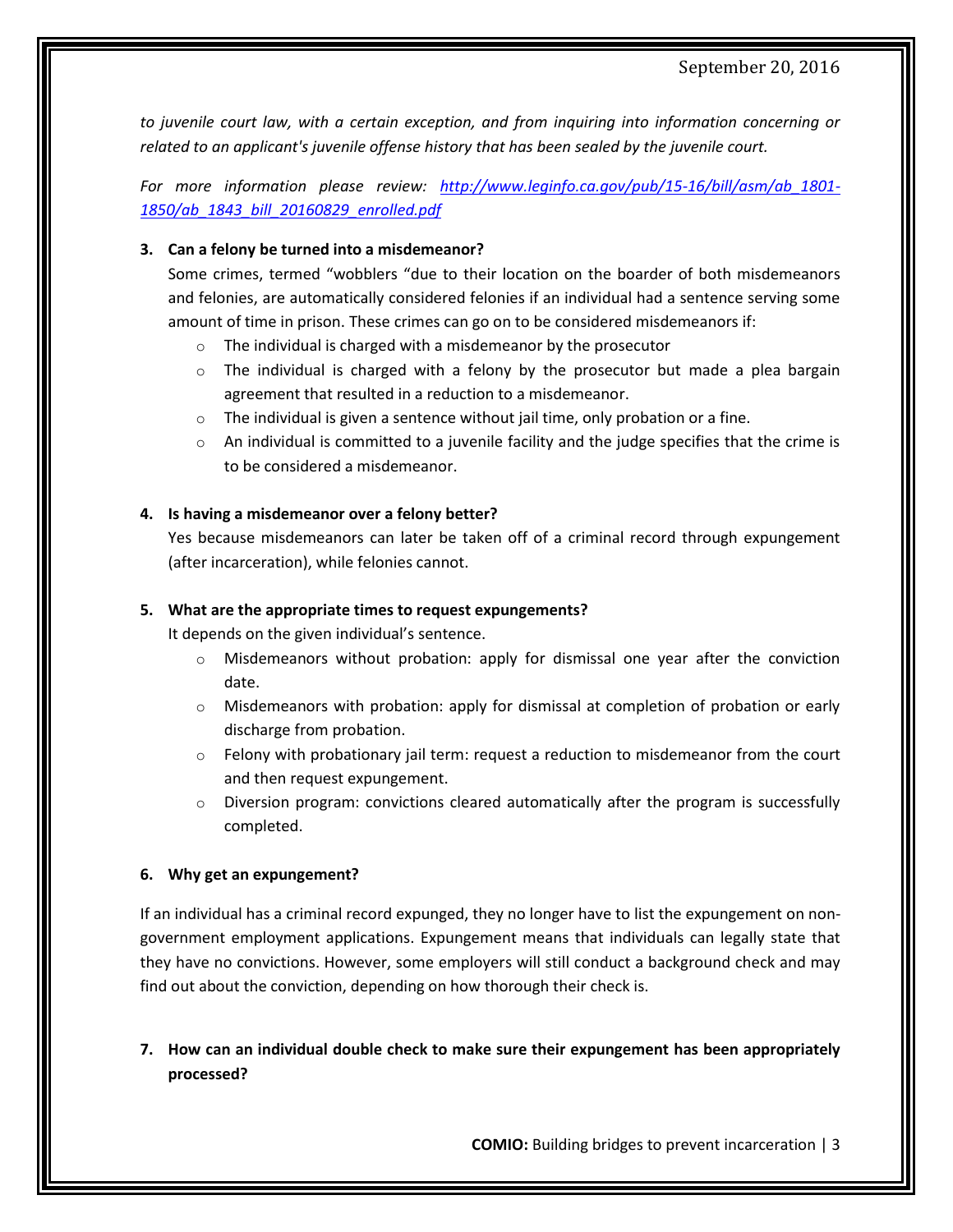Individuals can request a copy of their own criminal record from the Department of Justice to see for themselves that it has been changed. It may take a month or so for the record to be updated. If it has not yet, a copy of the court order granting the expungement and the "Claim of Alleged Inaccuracy or Incompleteness" form (available on the California Courts website) can be sent in to make the adjustment.

## **8. After a criminal record has been expunged, do individuals have to answer the following questions any differently due to wording?**

#### o **Do you have a criminal record?**

Please see the answer to #1. Federal Equal Employment Opportunity (EEO) laws do prohibit employers from discriminating when they use criminal history information. In California an employer asking a question in this way may not be following the law as outlined in California Labor Code 432.7. Your response depends upon whether you were ever convicted, the conviction type, and the job type. If your case is complex you may wish to consult legal aid or an employment attorney.

#### o **Have you ever been convicted of a felony?**

Please see the answer to #1 and #2 which outline the types of circumstances (type of conviction, type of job) in which one would feel more or less comfortable with disclosing a prior conviction, even if expunged.